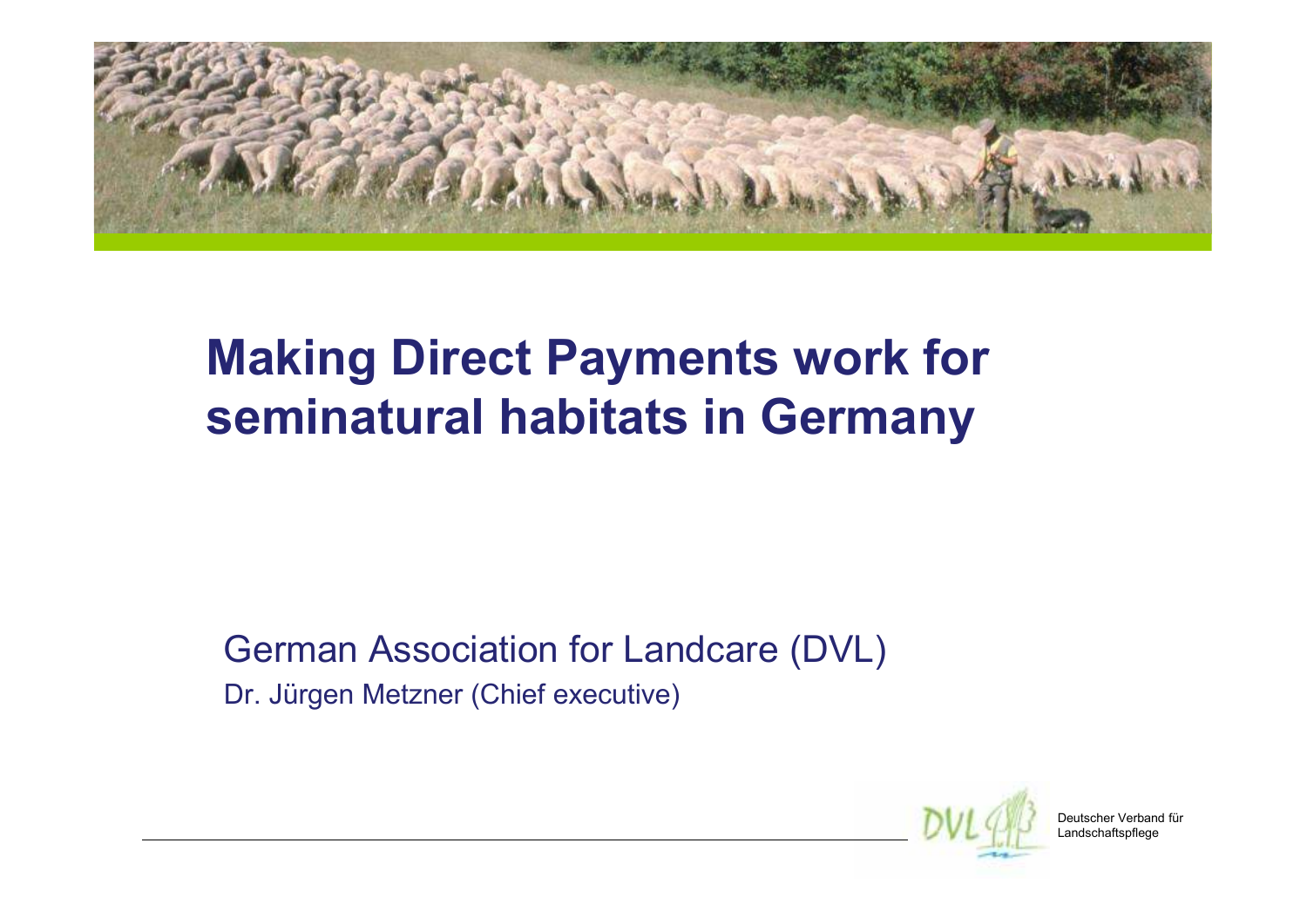# **Topics**

- 1. What is DVL and what are Landcare Associations?
- 2. How do we finance nature conservation / extensive grazing in Germany?
- 3. Current situation in Germany: What are the main problems?
- 4. What solutions do we suggest?

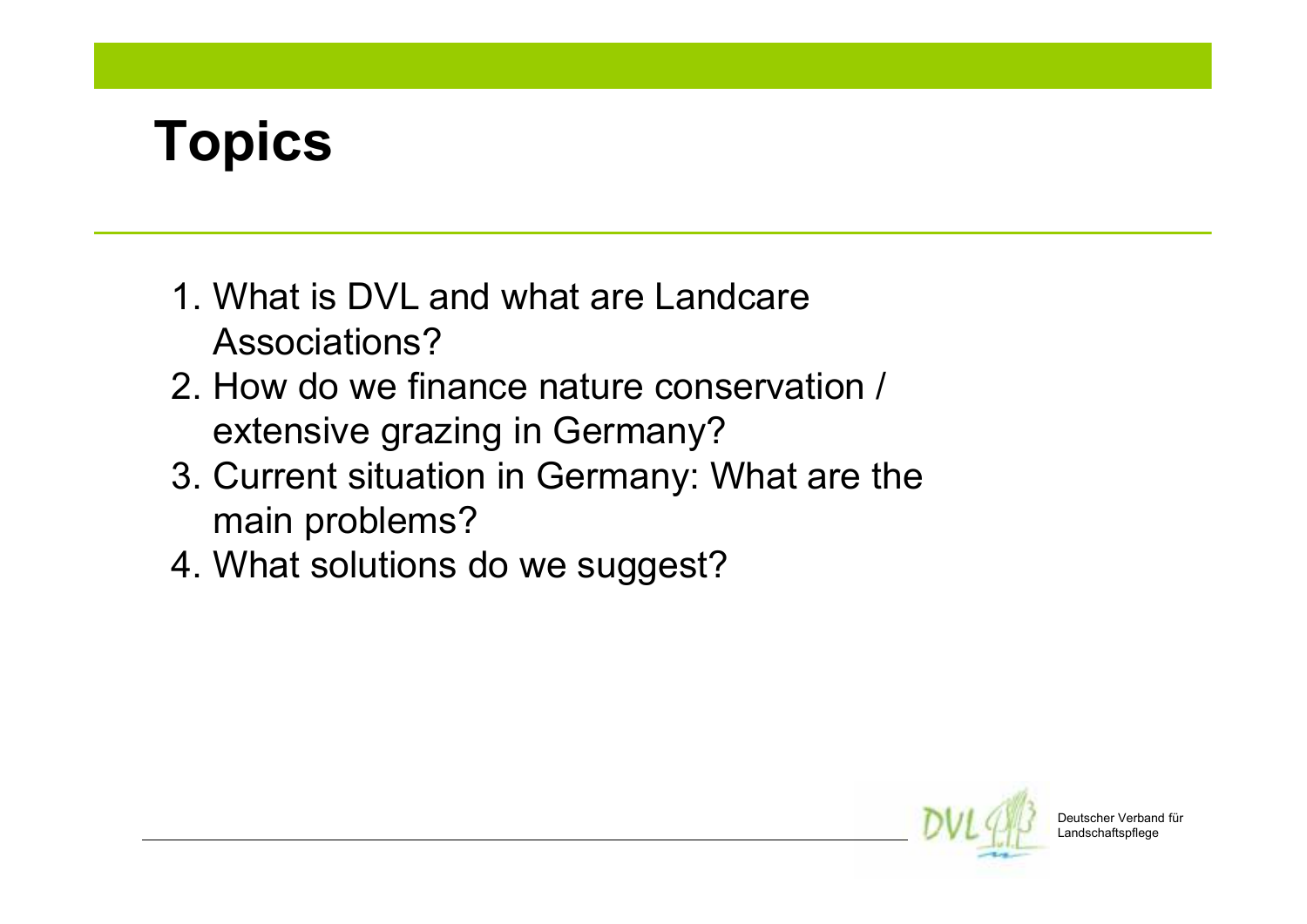## **Landcare Germanycooperating with various stakeholders**

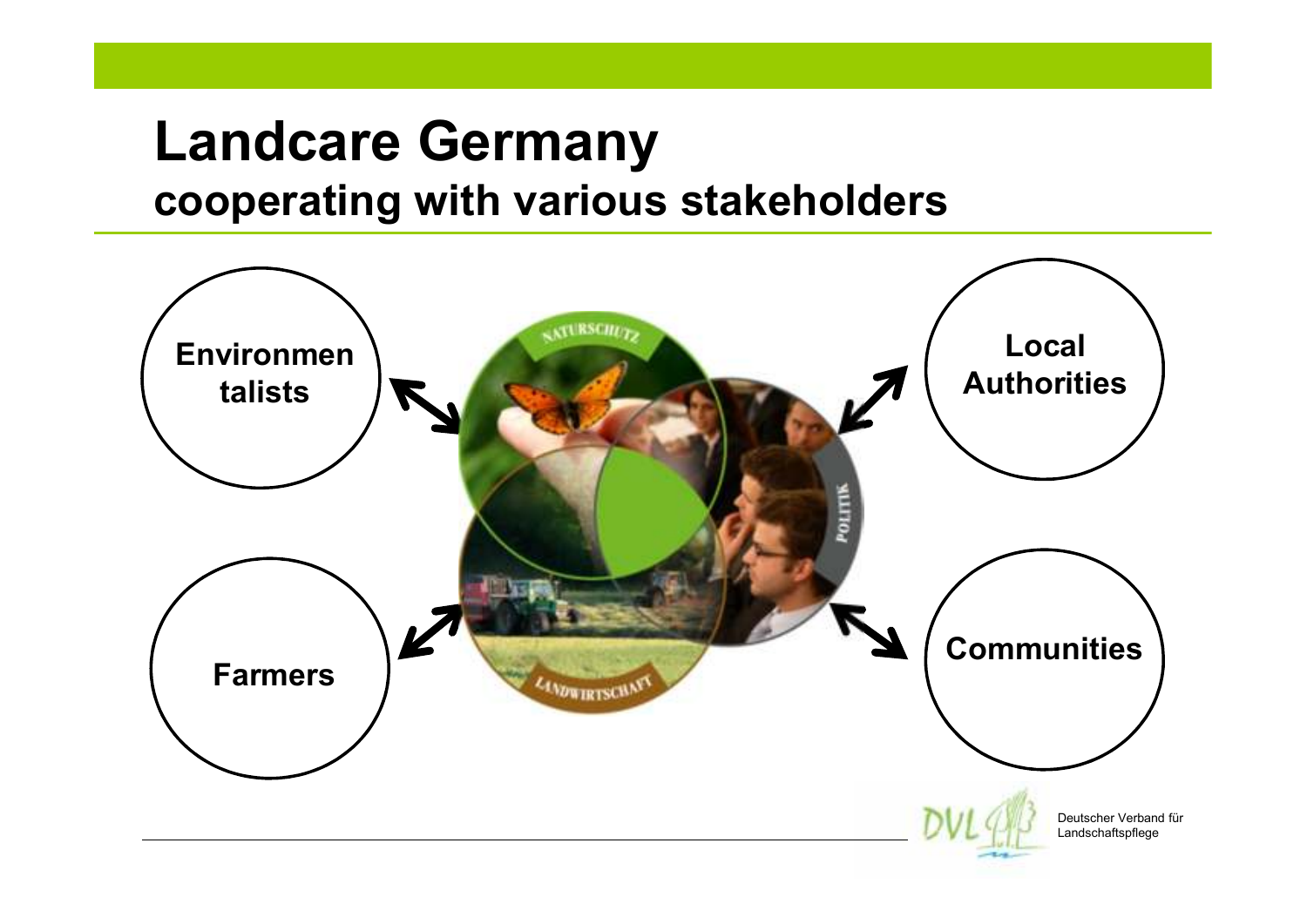# **Landcare Germanyfinancing nature conservation and Landcare**

**The ideal case: Combination of 3 elements:**

- **1. Direct Payments (strongly linked to farmers who produce goods)**
- **2. Agri-environmental Programs**
- **3. Land Management Programs** to preserve our **Natural Heritage** based on the current **Article 57** of the EU Agricultural Financing **Regulation**



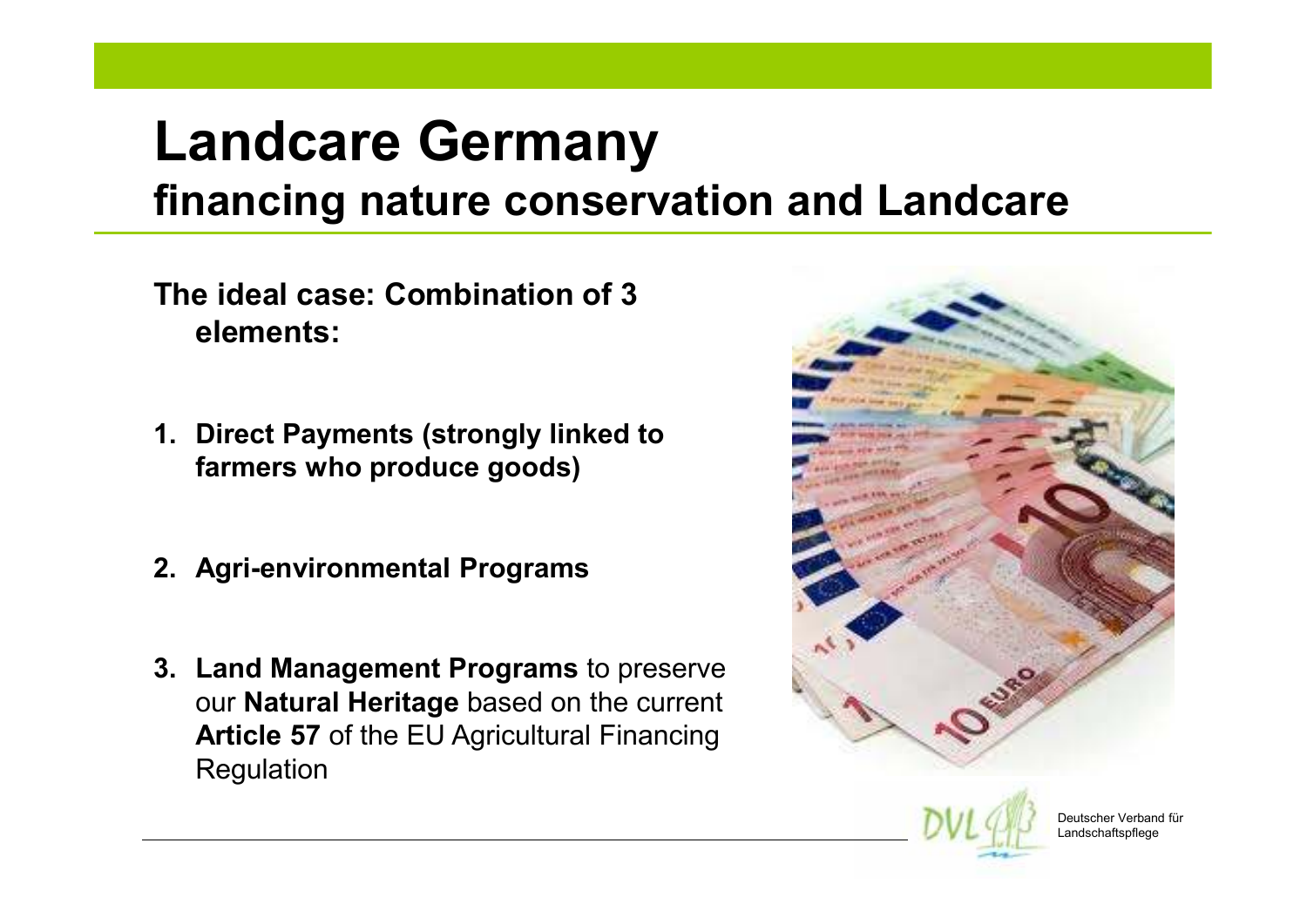### Situation in Germany **Importance of CAP for extensive livestock farmers**



#### Ertragsstruktur der Mutterkuhbetriebe

Strümpel 2010

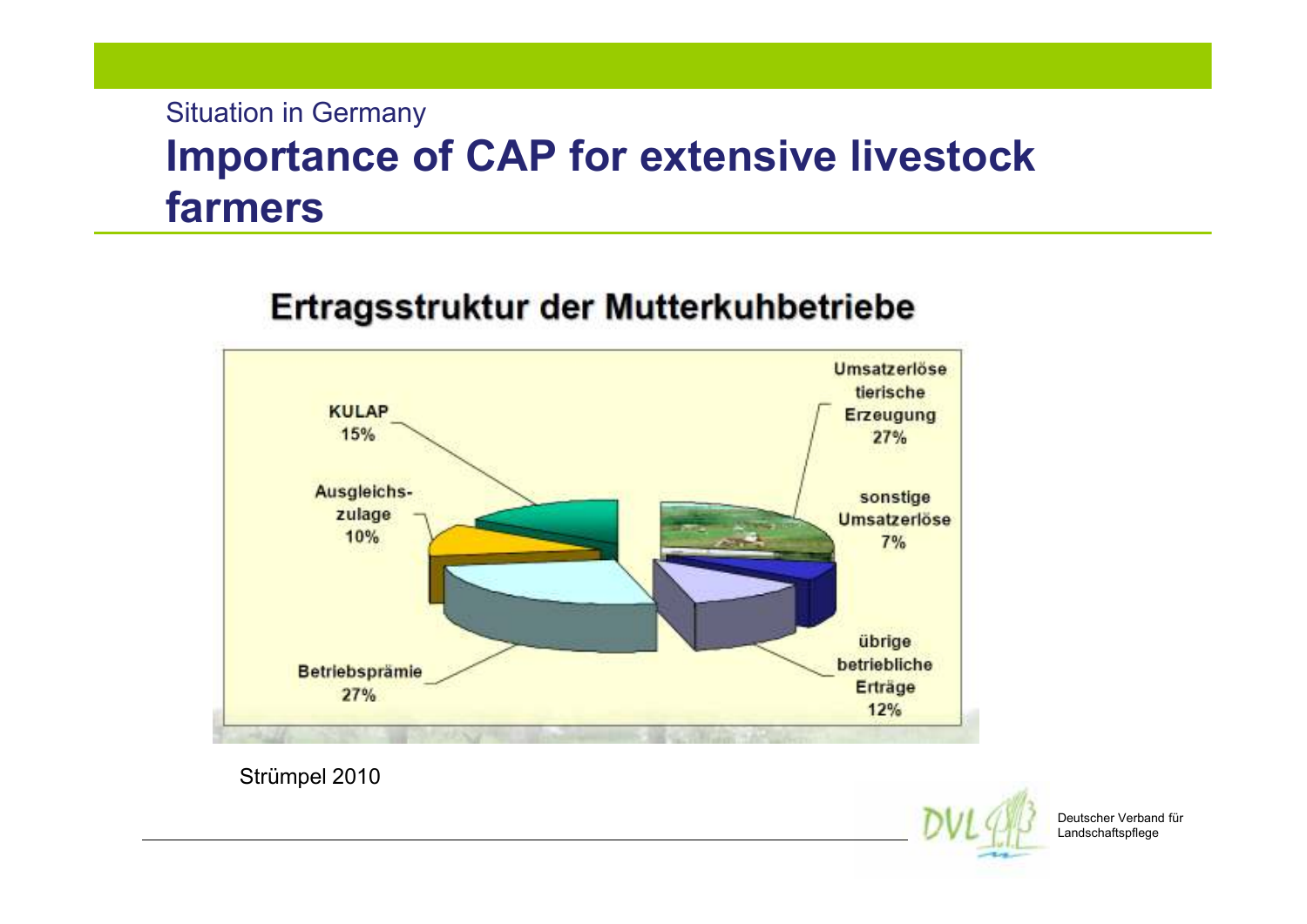#### Relevance of extensive pastures

## **Extensive pastures = Natura 2000**







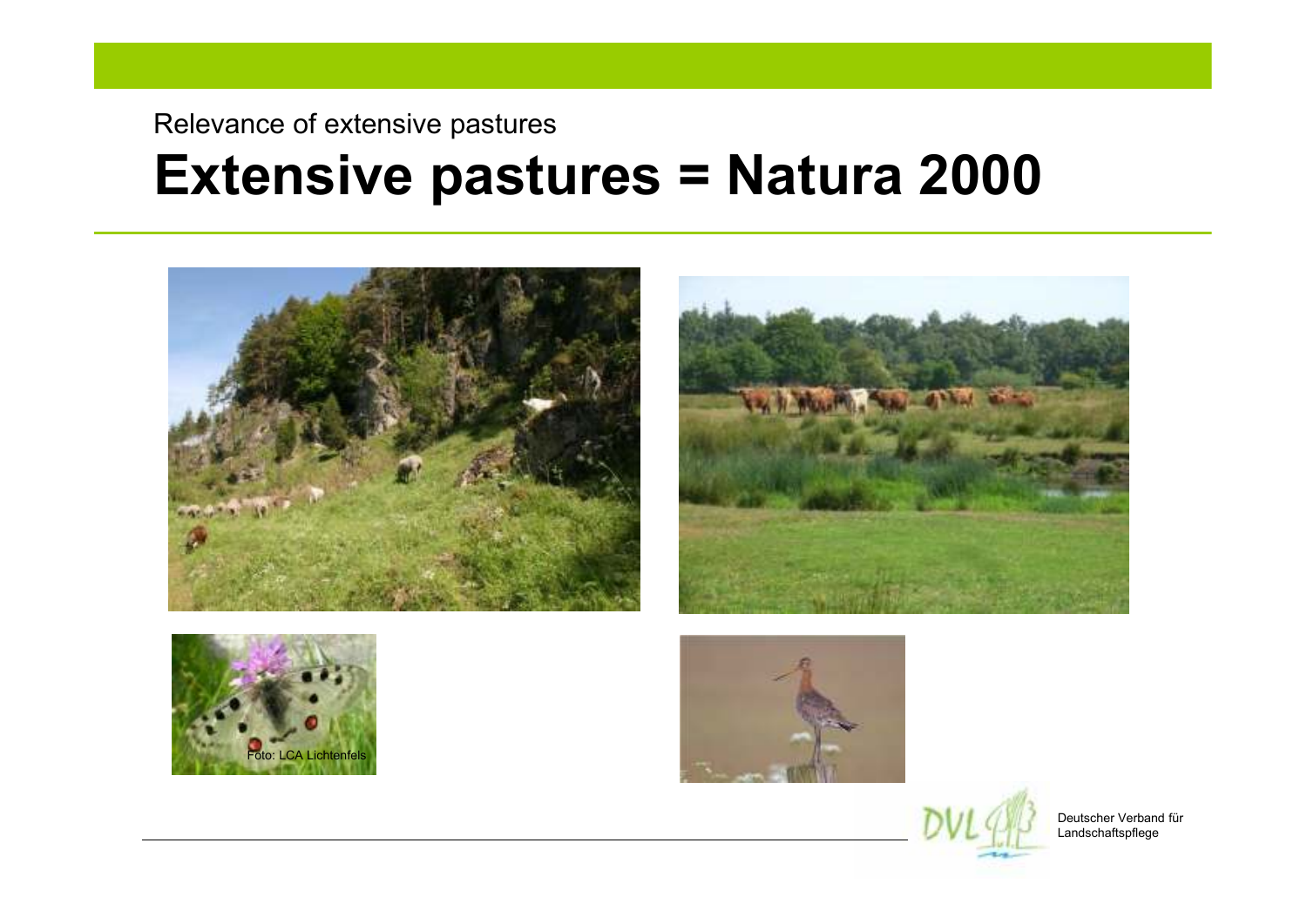### **Extensive pastures are future**

- • Big potential for
	- Rehydration and use of organic soils
	- – Maintenance and use of inundation zones (Potential 250.000 ha)
- • Extensive pastures are often seen as a historical way of use – but not as a modern land use in the future (climate protection, protection of water bodies)





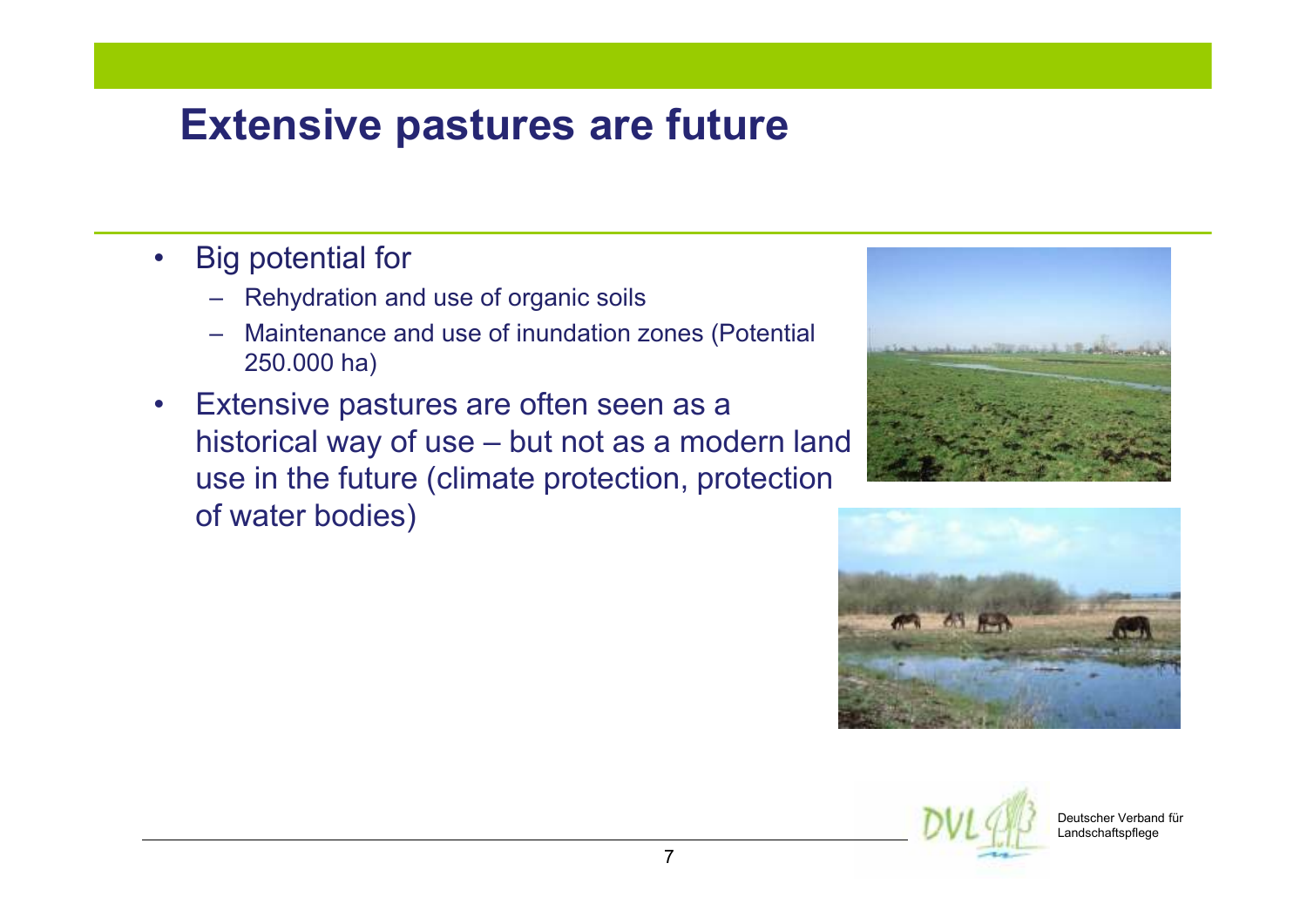#### Current Situation in Germany**Germany: Direct payments completely decoupled**

After decoupling: Definitions of grasslands play a central role

•What is agricultural land? How is permanent grassland defined?•What is agricultural use?•What is a forage crop?



Homogeneous grassland is easier to define as an eligible area than historical pastures.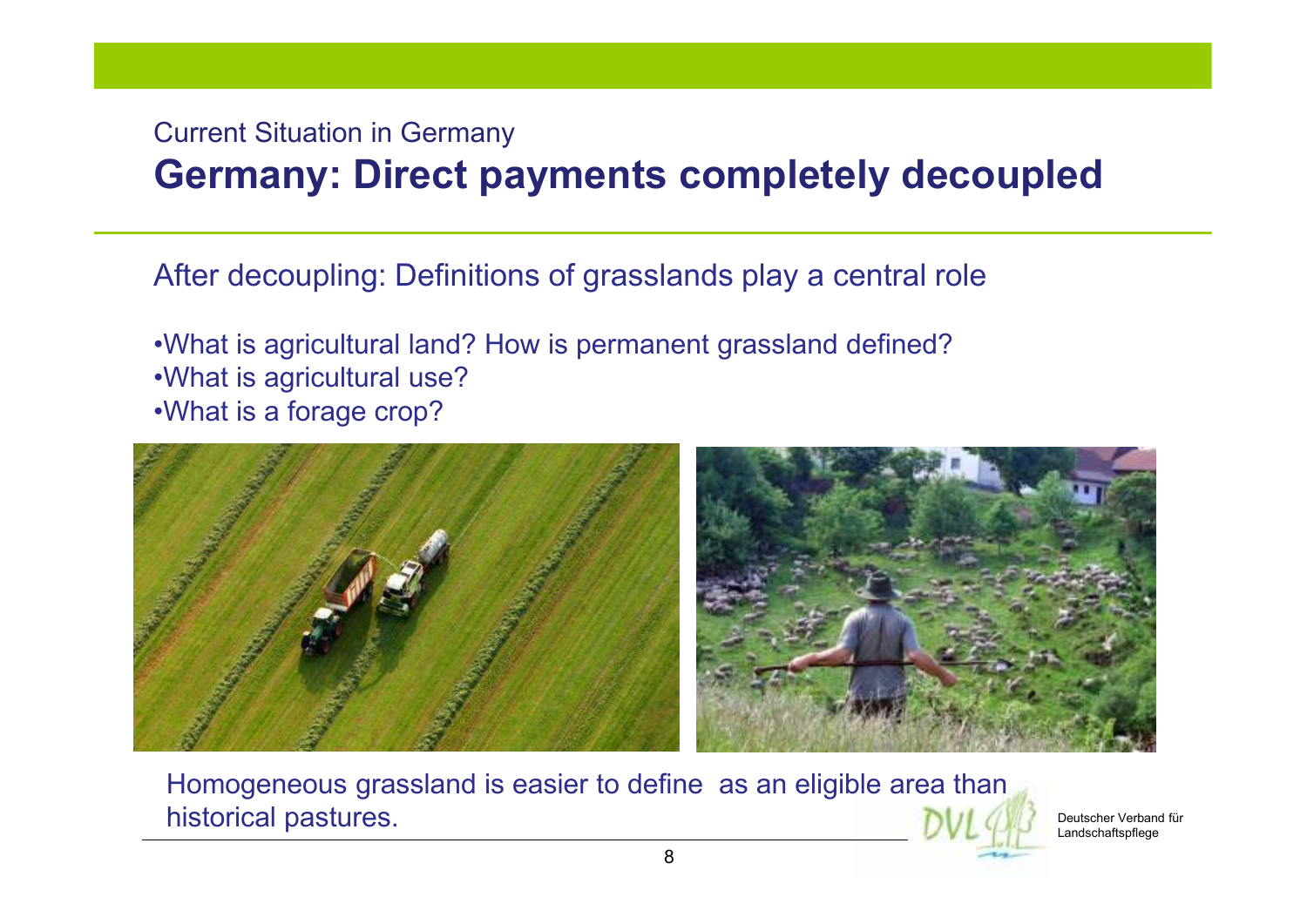Current situation in Germany: **extensive pasture**

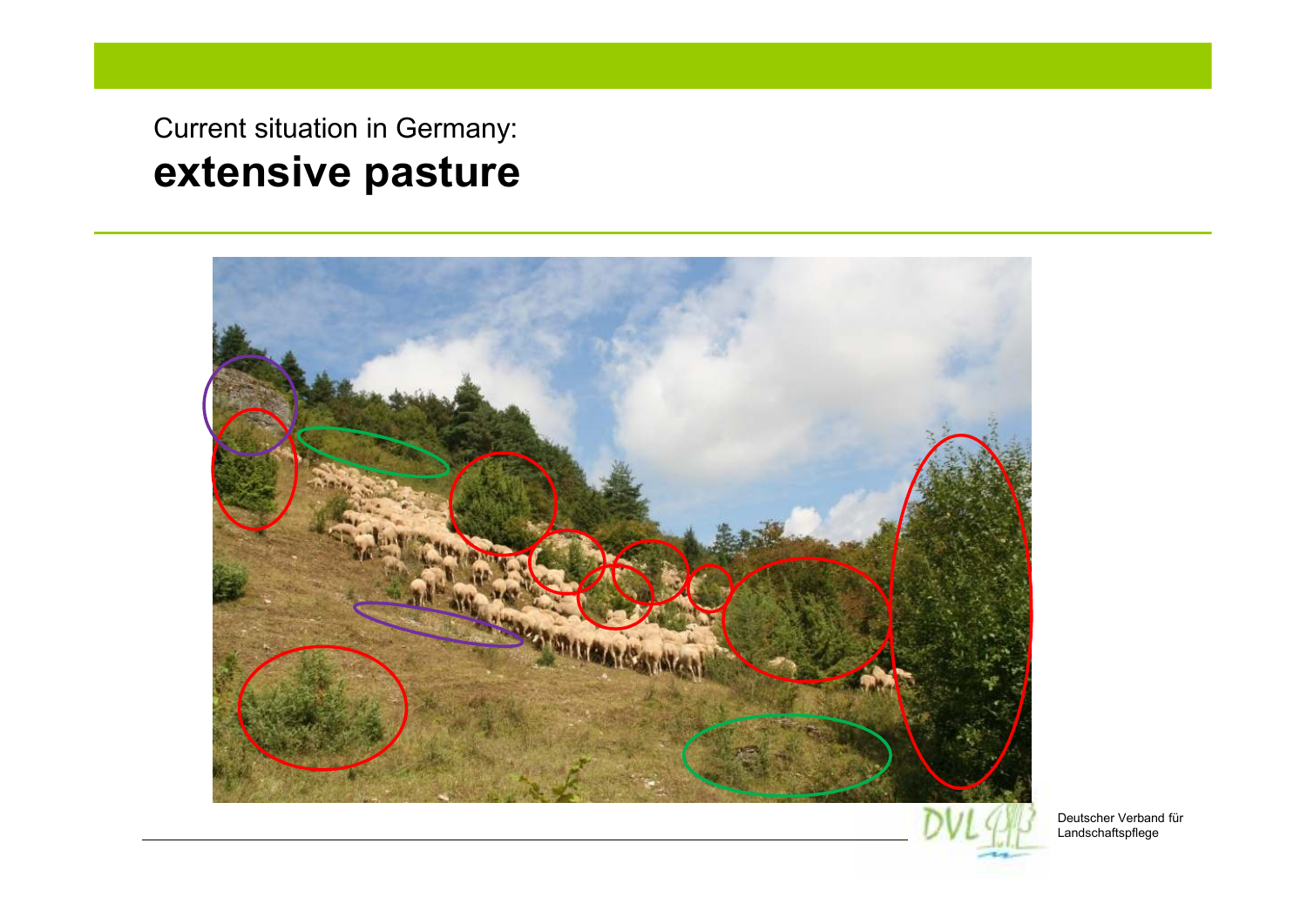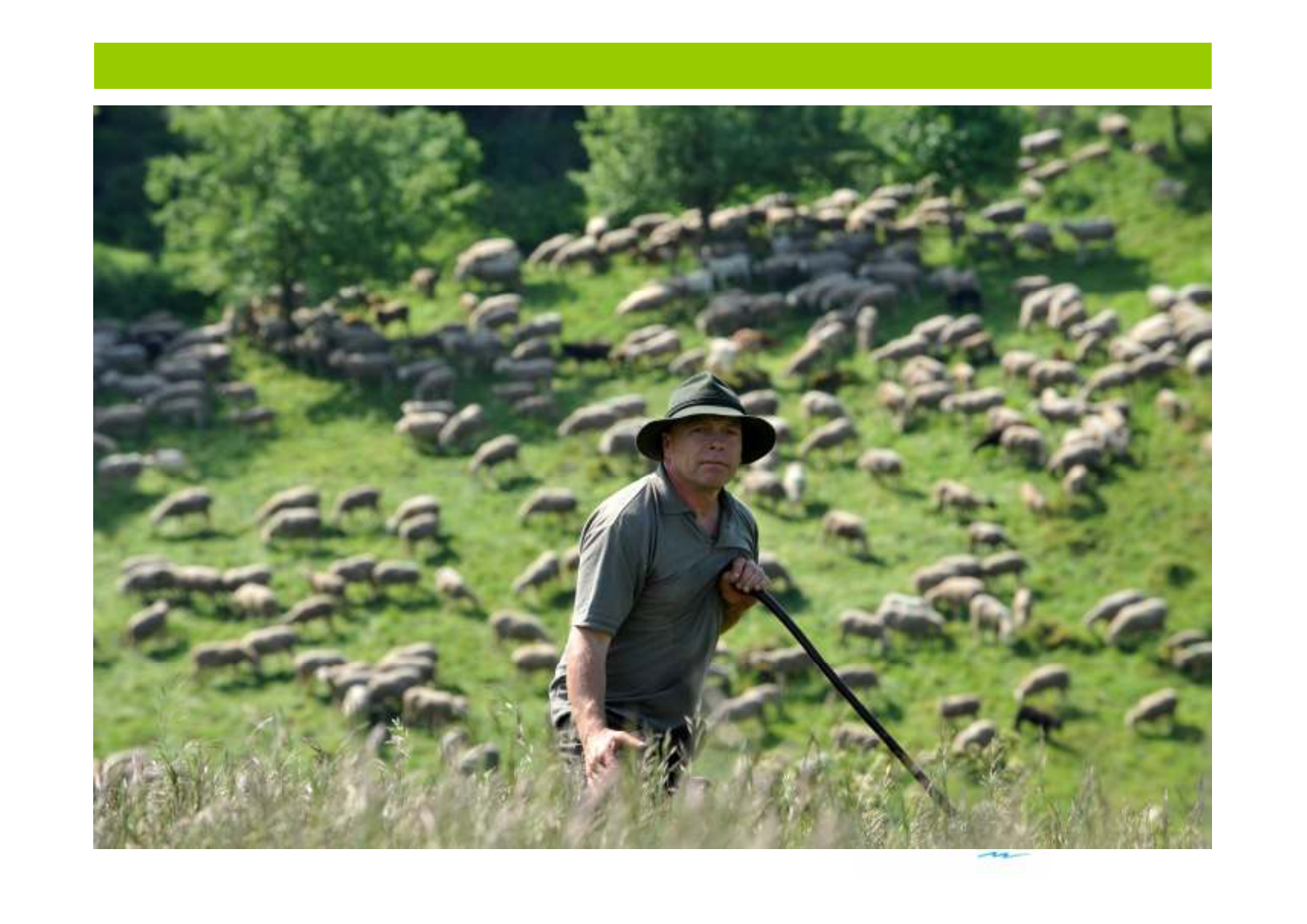### **No solution: evalution of the area by details**



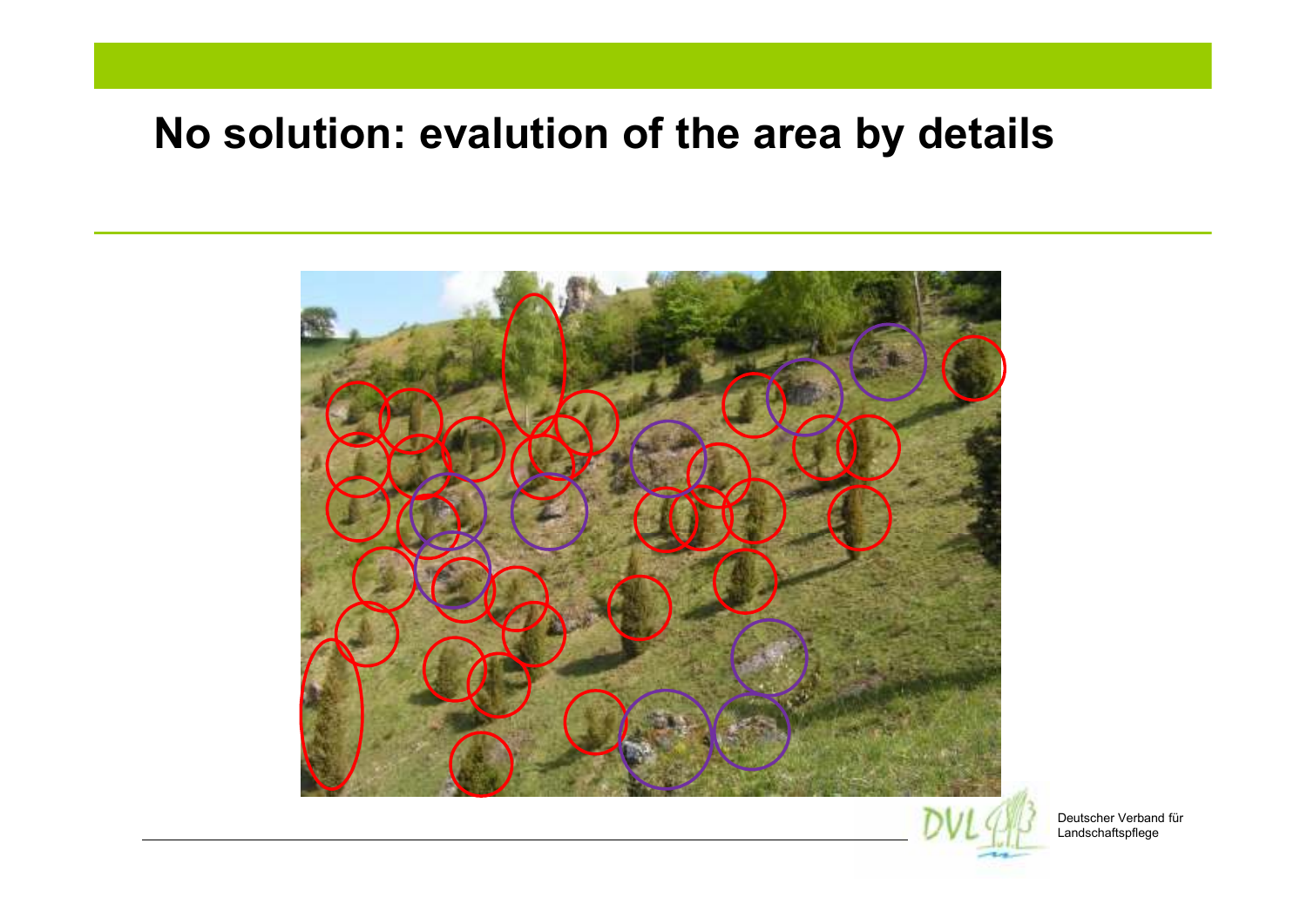#### **Problems with direct payments**

Problems with eligibility of target areas for nature conservation:

**1.Permanent grassland** which is not dominated by forage crops (grass species) are not eligible (e.g. Heath lands, Arid grassland)

2.In areas with many **CC-relevant landscape features** shrubs can only be removed under certain exceptions.

**3.Risks for sanctions** is very high for land users (e.g. due to little measuring tolerance)

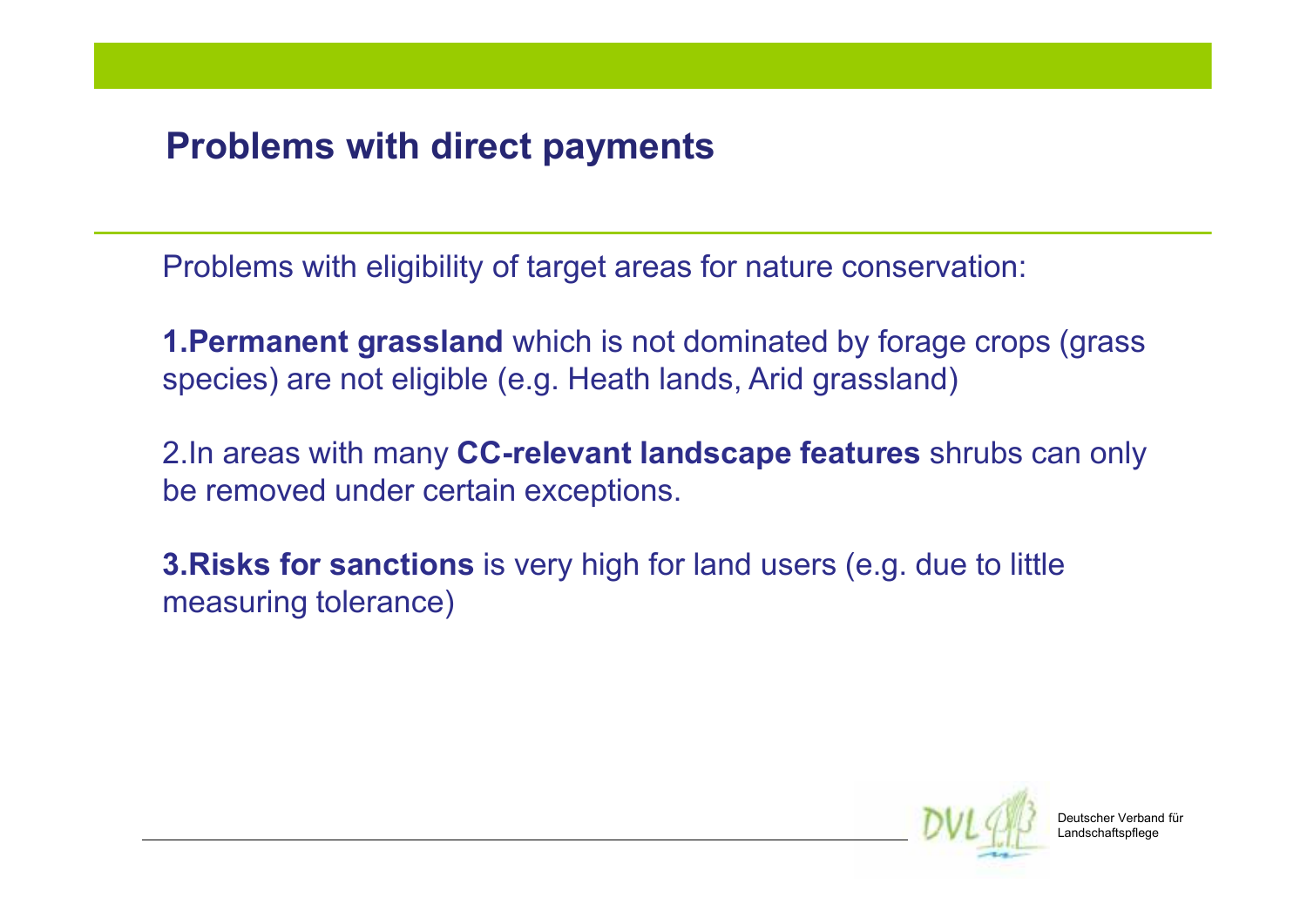### **Solution: overall evaluation regarding its goals (land use but nature conservation)**



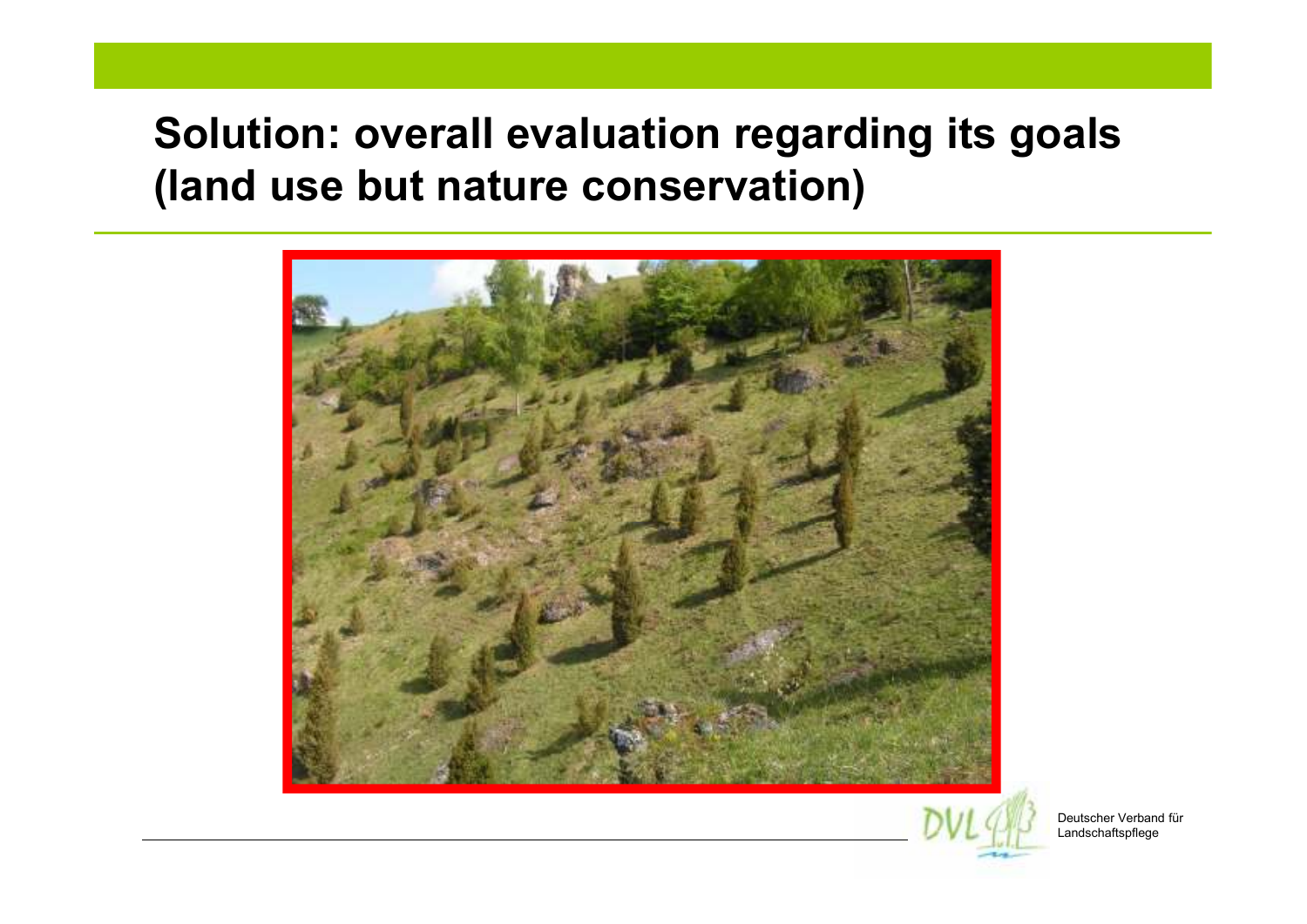### **Integration of extensive pastures to eligible areas**





Request:

•Dedicated land use code

•Nature conservation can be a goal of land use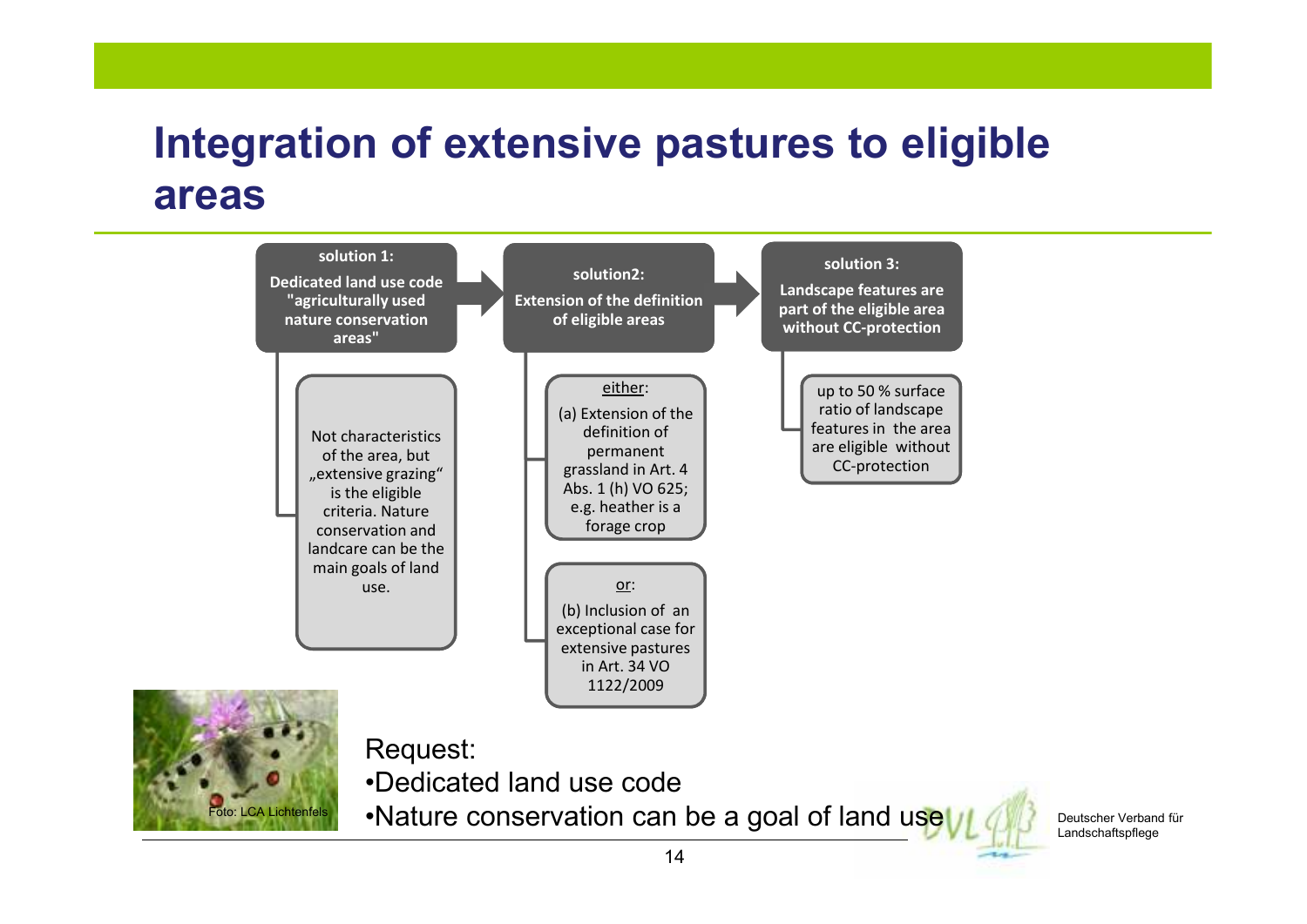## **Thank you very much**



**Dr. Jürgen Metzner** Deutscher Verband für Landschaftspflege (DVL)German Association for Landcare

Feuchtwanger Str. 38, D-91522 Ansbach,**Germany** 

Phone 0049 981 4653-3541 Email: metzner@lpv.de www.lpv.de

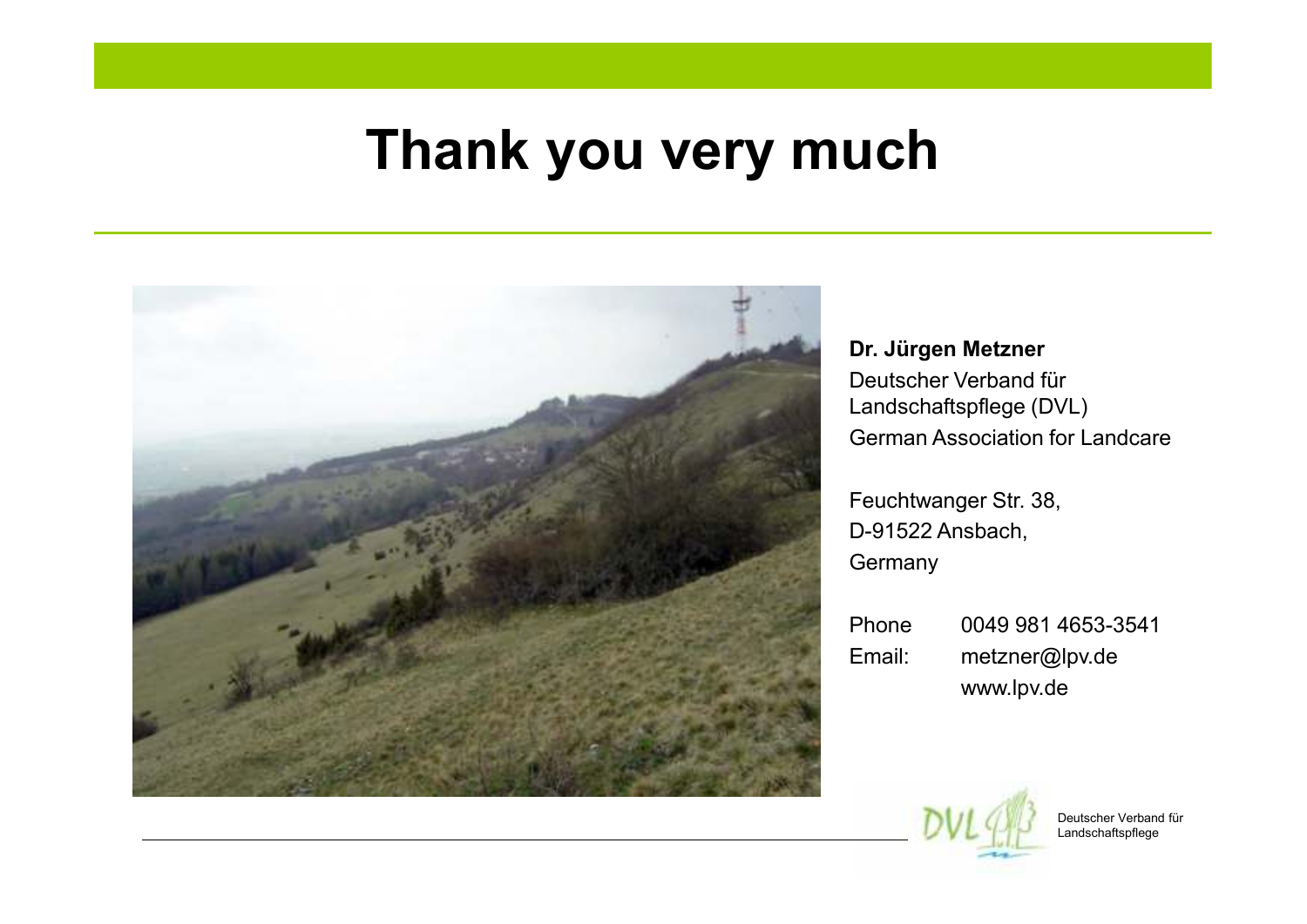### **Relevance for nature conservation: e.g. Natura 2000**

In 20 habitat types extensive grazing is reasonable/ of importance/ absolutely essential for maintenance

Additionally: traditionally grazed woodlands, grazed orchards, edges of the forest , other extensive pastures with a variable proportion of shrubs

#### **Relevant FFH-sites ca. 6% of grassland area in Germany**

| Most important habitat types in<br><b>Germany listed after their area for</b><br>pastures | <b>Fläche</b> |  |
|-------------------------------------------------------------------------------------------|---------------|--|
| Humid to dry heath (LRT4030)                                                              | 48.000 ha     |  |
| Raised bogs (LRT 7120)                                                                    | 46.900 ha     |  |
| Hydrophilous tall herb fringe (LRT 6430)                                                  | 39.800 ha     |  |
| Dry grassland on calcareous substrates<br>(LRT 6210)                                      | 39,500 ha     |  |
| Aus Jedicke & Metzner 2012                                                                |               |  |